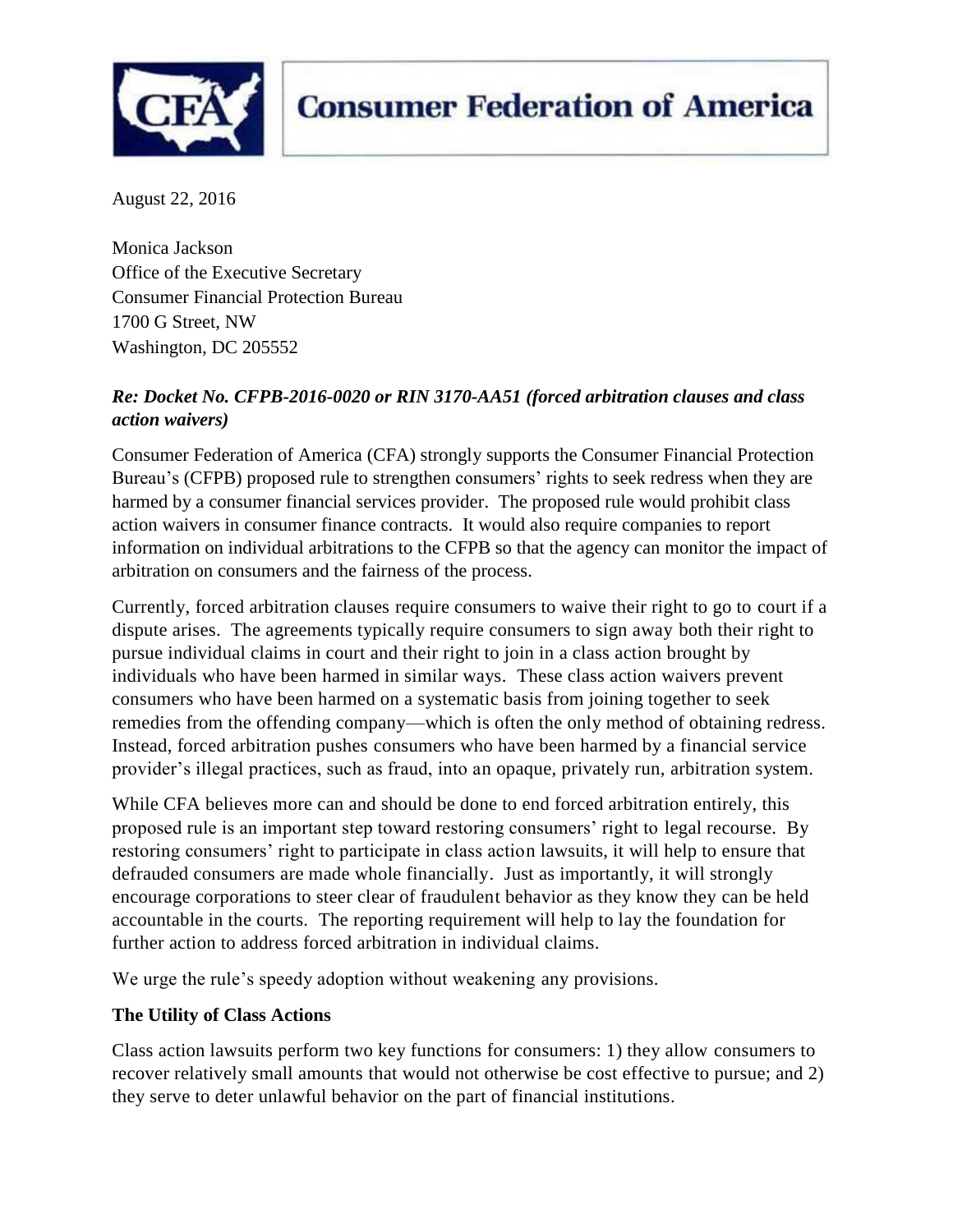As the result of its comprehensive arbitration study, the CFPB found that consumers are only bringing about 25 claims per year of \$1,000 or less.<sup>1</sup> It also found that consumers who won in arbitration only recouped an average of 12 cents per dollar claimed.<sup>2</sup> In contrast, the CFPB found that 34 million consumers were guaranteed recovery from financial class action settlements (largely in debt collection, checking/savings accounts, credit cards and credit reporting) from 2008 to 2012 with net relief (minus attorney's fees and other costs) worth \$2.2 billion.<sup>3</sup>

While the money that goes to the individual consumer typically is small (\$2.2 billion divided by 34 million claimants, for instance, is only about \$64 each) the aggregate return of wealth to consumers is significant. It is obvious why corporations prefer arbitration—consumers aren't using it.

And that's because it isn't realistic, fair, or effective to expect consumers to hold large corporations accountable one-by-one in arbitration over an illegal fee that might be only \$30. But that \$30 multiplied by millions of consumers is considerable. Only class actions give consumers the ability to join together to obtain relief and put corporations on notice that mistreating them is unacceptable.

#### **Forced Arbitration Clauses and Class Action Waivers are Foisted on Consumers**

While pre-dispute forced arbitration may be appropriate between sophisticated businesses that have equal bargaining power and enter into that agreement with open eyes, it is inappropriate in the realm of take-it-or-leave-it contracts between businesses and consumers. Consumers largely don't understand the far-reaching implications of how these clauses restrict their options to access the courts if something goes wrong and there is no effective way to remedy that lack of understanding. Even if some consumers do understand how forced arbitration clauses impact their rights, and don't want to assent to them, consumers are not in a position to bargain with businesses over them.

The CFPB's exhaustive, congressionally mandated report on forced arbitration in consumer financial product contracts found that tens of millions of consumers use financial products with forced arbitration clauses<sup>4</sup> and that consumer are not entering these contracts with open eyes:

- More than 75 percent of consumers surveyed did not know if their contracts contained forced arbitration clauses.<sup>5</sup>
- More than half of consumers surveyed whose credit card contracts included forced arbitration clauses did not know whether they could bring a suit in court.<sup>6</sup>

 $\overline{a}$ 

<sup>&</sup>lt;sup>1</sup> Arbitration Study, Report to Congress, pursuant to Dodd–Frank Wall Street Reform and Consumer Protection Act § 1028(a), March 2015. Section 5, Pg. 10. [http://files.consumerfinance.gov/f/201503\\_cfpb\\_arbitration-study-report](http://files.consumerfinance.gov/f/201503_cfpb_arbitration-study-report-to-congress-2015.pdf)[to-congress-2015.pdf](http://files.consumerfinance.gov/f/201503_cfpb_arbitration-study-report-to-congress-2015.pdf) 

<sup>2</sup> Id. at Section 5, Pg. 13.

<sup>3</sup> Id. at Section 8, Pgs. 3, 5, 24.

<sup>4</sup> Id. at Section 1, Pgs. 9, 10.

<sup>5</sup> Id. at Section 3, Pg. 23.

<sup>6</sup> Id at Section 3, Pg. 3.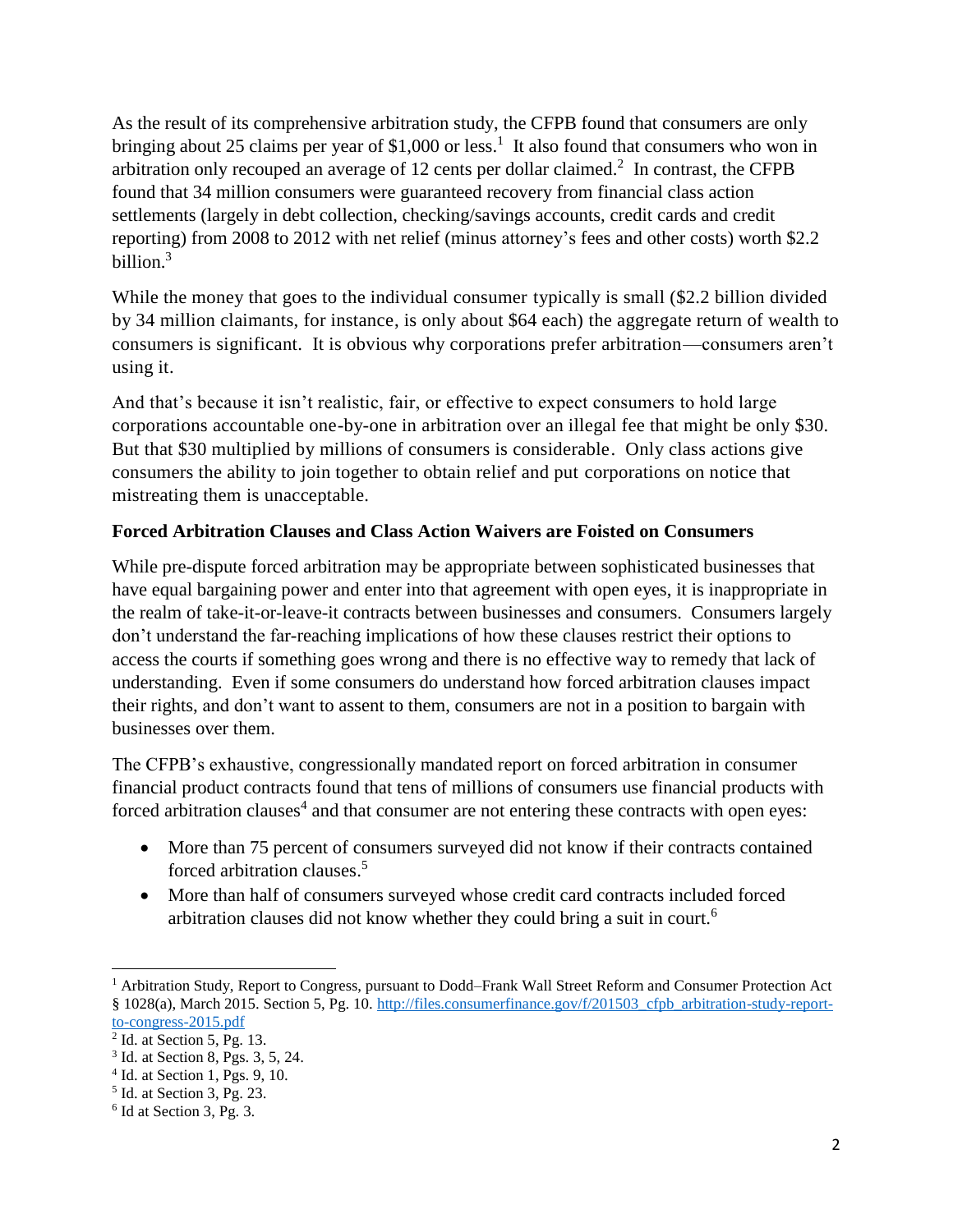- Less than 7% of consumers with forced arbitration clauses stated that they could not bring their credit card company to court.<sup>7</sup>
- More than half of respondents whose agreements included forced arbitration clauses believed they could participate in class actions—given the prevalence of class action waivers they "were largely mistaken."<sup>8</sup>

Consumers are being denied access to the courts and the proposed rule will go a long way to rectifying that.

## **Corporations Maintain Court Access for Themselves When it is in Their Interest**

While financial product providers force consumers to arbitrate when it serves their interests, they do maintain access to small claims courts as an avenue to pursue debt collection actions—though of course this is done for their advantage not the consumer's. The CFPB reviewed small claims filings by and against ten large credit card issuers in 2012 from jurisdictions with a combined population of 85 million.<sup>9</sup> In those jurisdictions, consumers filed fewer than 870 small claims against the issuers<sup>10</sup> while credit card issuer suits against individuals numbered over  $41,000$ .<sup>11</sup> The CFPB noted that "substantially all" of these suits were likely debt collection cases.<sup>12</sup>

These statistics show that not only do small claims carve outs in forced arbitration clauses not act as an avenue for consumers to pursue small-dollar claims in the absence of class-actions, but that in reality they serve as a way for companies to sue consumers. Forced arbitration clauses, as they stand, offer access to the courts only where it is in the corporate interest for the parties to have access to the courts.

## **The Financial Industry Regulatory Authority Already Forbids Class Action Waivers**

The CFPB proposal mirrors the approach taken in the securities markets. Financial Industry Regulatory Authority (FINRA), which is an industry self-regulatory organization for brokerdealers, allows forced arbitration clauses in brokerage contracts<sup>13</sup> but does not allow those agreements to contain class action waivers.<sup>14</sup> The history of FINRA Rule 12204(d), which

l  $7$  Id.

<sup>8</sup> Id. at Section 3, Pg. 23.

<sup>&</sup>lt;sup>9</sup> Id. at Section 1. Pgs. 8, 15. Section 7. Pg. 2.

<sup>10</sup> Id. at Section 7. Pg. 9.

 $11$  Id. at Section 7. Pg. 11, Table 1.

<sup>12</sup> Id. at Section 1. Pg. 16.

<sup>&</sup>lt;sup>13</sup> FINRA Rule 12200. Arbitration Under an Arbitration Agreement or the Rules of FINRA. [http://finra.complinet.com/en/display/display\\_main.html?rbid=2403&element\\_id=4106](http://finra.complinet.com/en/display/display_main.html?rbid=2403&element_id=4106)

<sup>&</sup>lt;sup>14</sup> In Department of Enforcement v. Schwab, the Board of Governors explained that Schwab's inclusion of a class action waiver in its forced arbitration agreement "violated FINRA Rules 2268(d)(1) and (d)(3), and Rule 12204 of the Customer Code." Department of Enforcement v. Schwab, Complaint No. 2011029760201, 2014. Pg. 15. <https://www.finra.org/sites/default/files/NACDecision/p496824.pdf>FINRA Rule 2268. Requirements When Using Predispute Arbitration Agreements for Customer Accounts.

[http://finra.complinet.com/en/display/display.html?rbid=2403&element\\_id=9955](http://finra.complinet.com/en/display/display.html?rbid=2403&element_id=9955) Section (d) states that "No predispute arbitration agreement shall include any condition that: (1) limits or contradicts the rules of any selfregulatory organization" or "(3) limits the ability of a party to file any claim in court permitted to be filed in court under the rules of the forums in which a claim may be filed under the agreement." Rule 12204 of the Customer Code. [http://finra.complinet.com/en/display/display\\_main.html?rbid=2403&element\\_id=4110](http://finra.complinet.com/en/display/display_main.html?rbid=2403&element_id=4110) Section (d) of 12204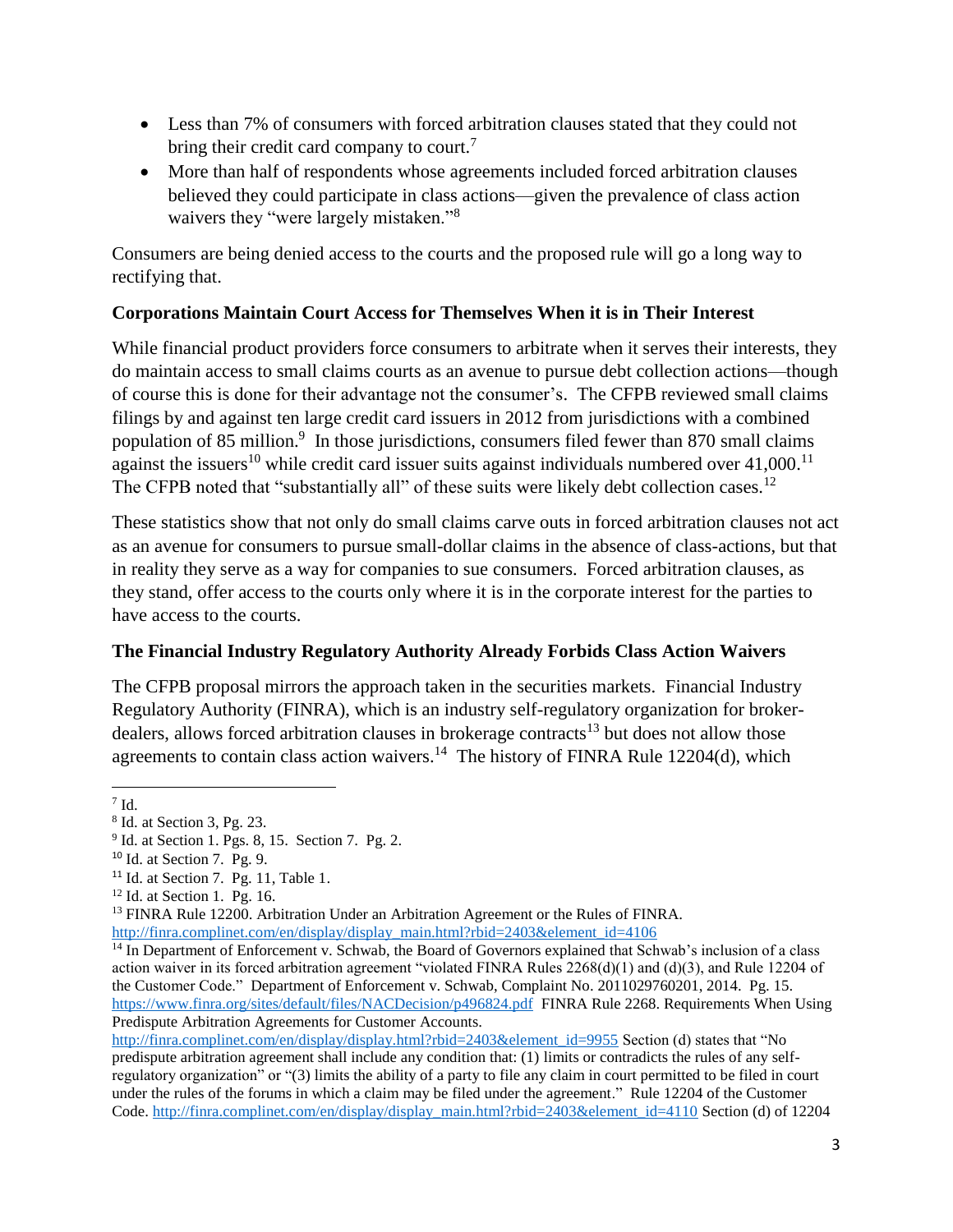forbids enforcing an arbitration agreement against a member of a class action, shows that this was a deliberate policy decision made to ensure that "investor access to the courts should be preserved for class actions."<sup>15</sup> The 2014 FINRA Board of Governors decision, Department of Enforcement v. Charles Schwab, found that class action waivers violated FINRA rules.

Since 1992 FINRA has had rules ensuring that investors can join together in class actions to fairly and efficiently have their disputes heard by the courts. Consumers of more mass market financial products should have the same right.

#### **Other Agencies are also Working to Limit Forced Arbitration**

There is a growing recognition among policy makers that forced arbitration is detrimental to consumers. Forced arbitration agreements and class action bans are already prohibited in most financial service contracts with members of the military<sup>16</sup> and in home loans and lines of credit.<sup>17</sup> Two other agencies are also looking at rules to limit forced arbitration clause use. The Centers for Medicare and Medicaid Services is considering a rule that would prohibit admission to a facility to be contingent upon signing a forced arbitration clause in long-term care facility contacts,<sup>18</sup> and the Department of Education has proposed rules to eliminate forced arbitration clauses and class action waivers in certain instances.<sup>19</sup>

While none of these proposals completely protects consumers by totally eliminating forced arbitration clauses and class waivers (which we believe is necessary and should be the goal), they do show that a variety of policy makers recognize that it is in the public interest to limit the use of forced arbitration clauses and class action waivers. Forced arbitration clauses are not being used to keep consumers out of court in just one economic sector but across the entire economy, and it will take concerted action by policymakers, including at the CFPB, to restore consumer access to the courts.

 $\overline{a}$ 

makes clear that a company "may not enforce any arbitration agreement against a member of a certified or putative class action with respect to any claim that is the subject of the certified or putative class action until:

<sup>•</sup> The class certification is denied:

<sup>•</sup> The class is decertified;

<sup>•</sup> The member of the certified or putative class is excluded from the class by the court; or

<sup>•</sup> The member of the certified or putative class elects not to participate in the class or withdraws from the class according to conditions set by the court, if any."

<sup>&</sup>lt;sup>15</sup> Department of Enforcement v. Schwab, Complaint No. 2011029760201, 2014. Pg. 15.

<https://www.finra.org/sites/default/files/NACDecision/p496824.pdf> Citing October 1992 Approval Order, 1992 SEC LEXIS 2767, at \*8-9.

<sup>&</sup>lt;sup>16</sup> 10 U.S. Code § 987 – Terms of consumer credit extended to members and dependents: limitations <https://www.law.cornell.edu/uscode/text/10/987>

 $\frac{17}{2}$  CFR 1026.36 – Prohibited acts or practices and certain requirements for credit secured by a dwelling <https://www.law.cornell.edu/cfr/text/12/1026.36>

<sup>&</sup>lt;sup>18</sup> Medicare and Medicaid Programs, Proposed Rule, Reform of Requirements for Long-Term Care Facilities, §483.70. <https://federalregister.gov/a/2015-17207>

<sup>&</sup>lt;sup>19</sup> Department of Education, Proposed Rule, ED-2015-OPE-0103, § 685.300 Agreements between an eligible school and the Secretary for participation in the Direct Loan Program.

[https://www.federalregister.gov/articles/2016/06/16/2016-14052/student-assistance-general-provisions-federal](https://www.federalregister.gov/articles/2016/06/16/2016-14052/student-assistance-general-provisions-federal-perkins-loan-program-federal-family-education-loan#citation-60)[perkins-loan-program-federal-family-education-loan#citation-60](https://www.federalregister.gov/articles/2016/06/16/2016-14052/student-assistance-general-provisions-federal-perkins-loan-program-federal-family-education-loan#citation-60)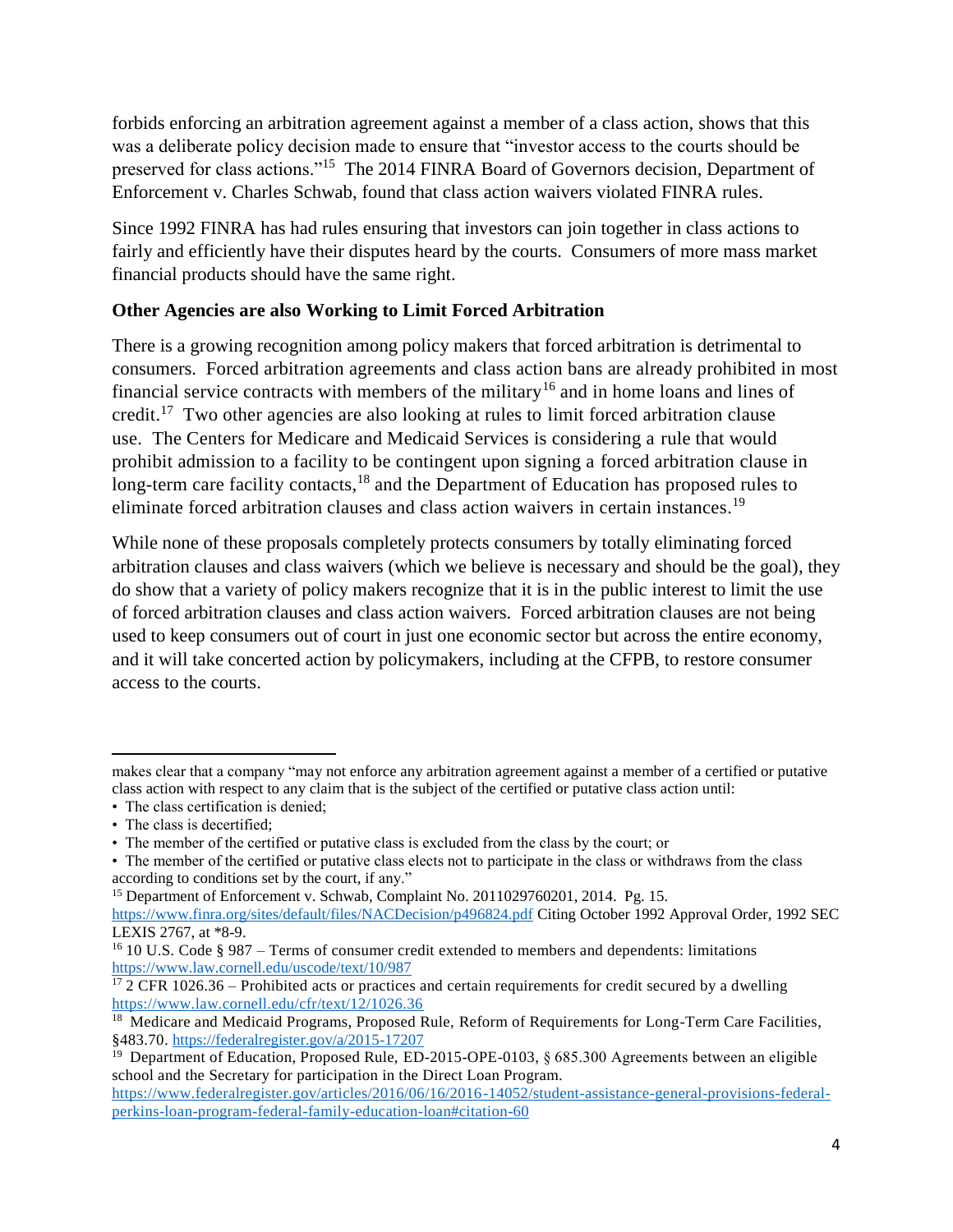#### **We Support the Proposed Rule but Believe there is Room for Improvement**

- **The Rule Should Apply to Amended Agreements:** If a company amends an agreement that was entered into before this rule takes effect, the prohibition against class waivers should be triggered upon that amendment.
- **Reporting of Arbitration Agreements Should be Expanded:** All financial product providers supervised by the CFPB should be required to submit all of their arbitration agreements whether or not they are currently involved in a dispute filed in arbitration. Knowing exactly what terms are being used, including terms that may have a chilling effect on consumers' pursuing arbitration at all, will help the CFPB understand what future action on forced arbitration may be needed.
- **An Early Trigger for Reporting Individual Arbitrations Should be Adopted:** Reporting individual arbitrations should be required any time a financial product provider relies on an arbitration clause (such as a motion to dismiss) not just once a claim is filed in arbitration. This will provide the CFPB with valuable information about how consumers react to being denied access to the courts.
- **The CFPB Should Prohibit all Forced Arbitration Clauses**: While prohibiting class action waivers will go a long way towards restoring consumer access to the courts (especially for small dollar claims), it is in the public interest to allow individuals to access the court system if they feel that best serves their interest.
- **Credit Reporting and the Companies that Furnish the Information**: A large number of consumer complaints to the CFPB are about the credit reporting companies and so they, as well as the companies that furnish their data, should be fully covered by the rule.<sup>20</sup>

## **The Proposed Rule is in the Public Interest and We Urge Swift Adoption**

 $\overline{\phantom{a}}$ 

The use of forced arbitration clauses has created a closed system where corporations allow court access only when it's in their interest, where it is functionally impossible for consumers to recover small dollar amounts they are due under law, and where the deterrent effect of class actions has been lost.

It is in the public interest to rectify this situation and level the playing field by giving consumers back their right to access the court system. Beyond being in the public interest, it is also practical and feasible. FINRA has guaranteed the right of investors to join together in class actions to hold investment houses accountable since the early 90s. There is no reason consumer financial companies cannot do the same.

<sup>&</sup>lt;sup>20</sup> See Consumer Financial Protection Bureau Monthly Complaint Snapshot Spotlights Credit Card Complaints, July 26, 2016. "The top three companies that received the most complaints from February through April 2016 were credit reporting companies Equifax, Experian, and TransUnion." [http://www.consumerfinance.gov/about](http://www.consumerfinance.gov/about-us/newsroom/consumer-financial-protection-bureau-monthly-complaint-snapshot-spotlights-credit-card-complaints/)[us/newsroom/consumer-financial-protection-bureau-monthly-complaint-snapshot-spotlights-credit-card-complaints/](http://www.consumerfinance.gov/about-us/newsroom/consumer-financial-protection-bureau-monthly-complaint-snapshot-spotlights-credit-card-complaints/)